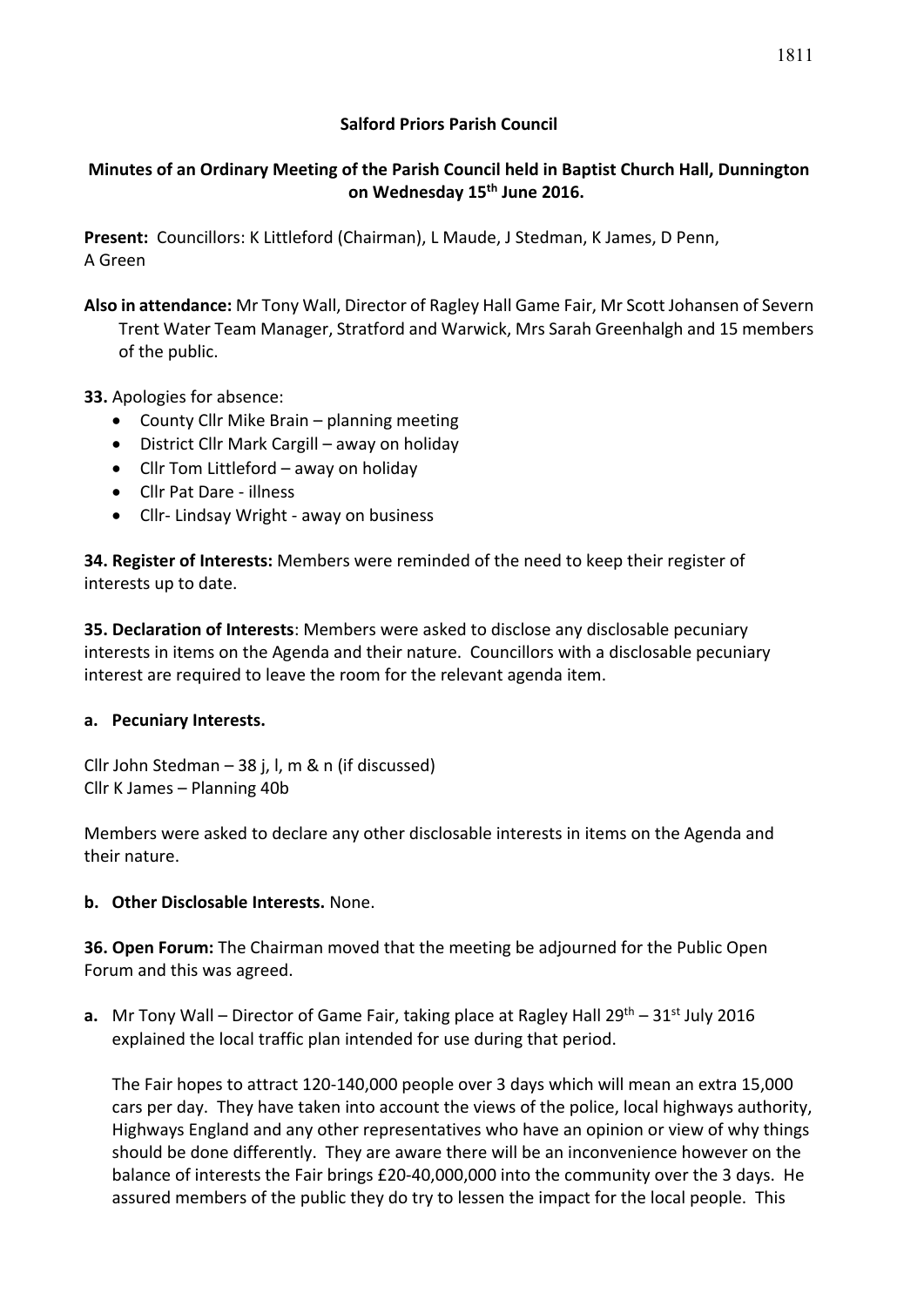year the fair is taking place in the school holidays so it means less local traffic around at the beginning and end of the school day.

He identified the entrances that will be used and provisions that have been made to keep the traffic moving. He stated that there will not be a one way system around the area as there had been in the past as this had proved to be confusing.

There will be a couple of members of the police who will act as first responders and the Parish Council will be given a telephone number should there be an issue with event control.

He then asked for questions from the public. The main concern was whether Dunnington residents would receive free tickets – Mr Wall confirmed Dunnington residents would not be receiving free tickets.

A question was also raised as to whether there any road cleaning facilities have been put in place – Mr Wall confirmed that they have.

Mr Wall stated that he is happy for anyone to look at the plans.

**b.** Mr Scott Johansen and Sarah Greenhalgh representing Severn Trent Water for this area, provided an update about Severn Trent Water project proposals for a Dunnington pumping station.

Mrs Greenhalgh informed the residents that Severn Trent Water are going to continue with the current operation of tankering and requested feedback.

Cllr James stated that the Parish Council had been assured that £3m has been committed to replace the pumping station at Dunnington. Tankering had increased over last 12 months – there can now be 4-6 tankers per day coming into the village.

A resident asked whether it is against building regulations to put storm water into the sewerage system. Mrs Greenhalgh replied that new housing developments have separate sewer systems put in place however existing housing doesn't have the same regulations.

It was stated that some sewerage flows onto the public footpath. Mr Johansen declared he would work with residents as to how to best control the cesspit and overflow and ensure sewerage is not flowing out onto the road. There are already some ideas in place to ensure levels are monitored.

Cllr James Kim confirmed that an alarm system was already in place.

It is part of Severn Trent's routine to check Dunnington's sewerage level. Cllr James stated an engineering scheme had already been put in place to provide a pumping station with 2017 being the deadline. He was insistent that tankering is not an option – a pumping station is what is required for Dunnington. Mrs Greenhalgh said she would take these thoughts away and look into it however tankering is proving to be the most cost effective for Dunnington. She also said that although the plans were drawn up and proposals put forward there is limited funding available – there are other requirements that have been prioritised.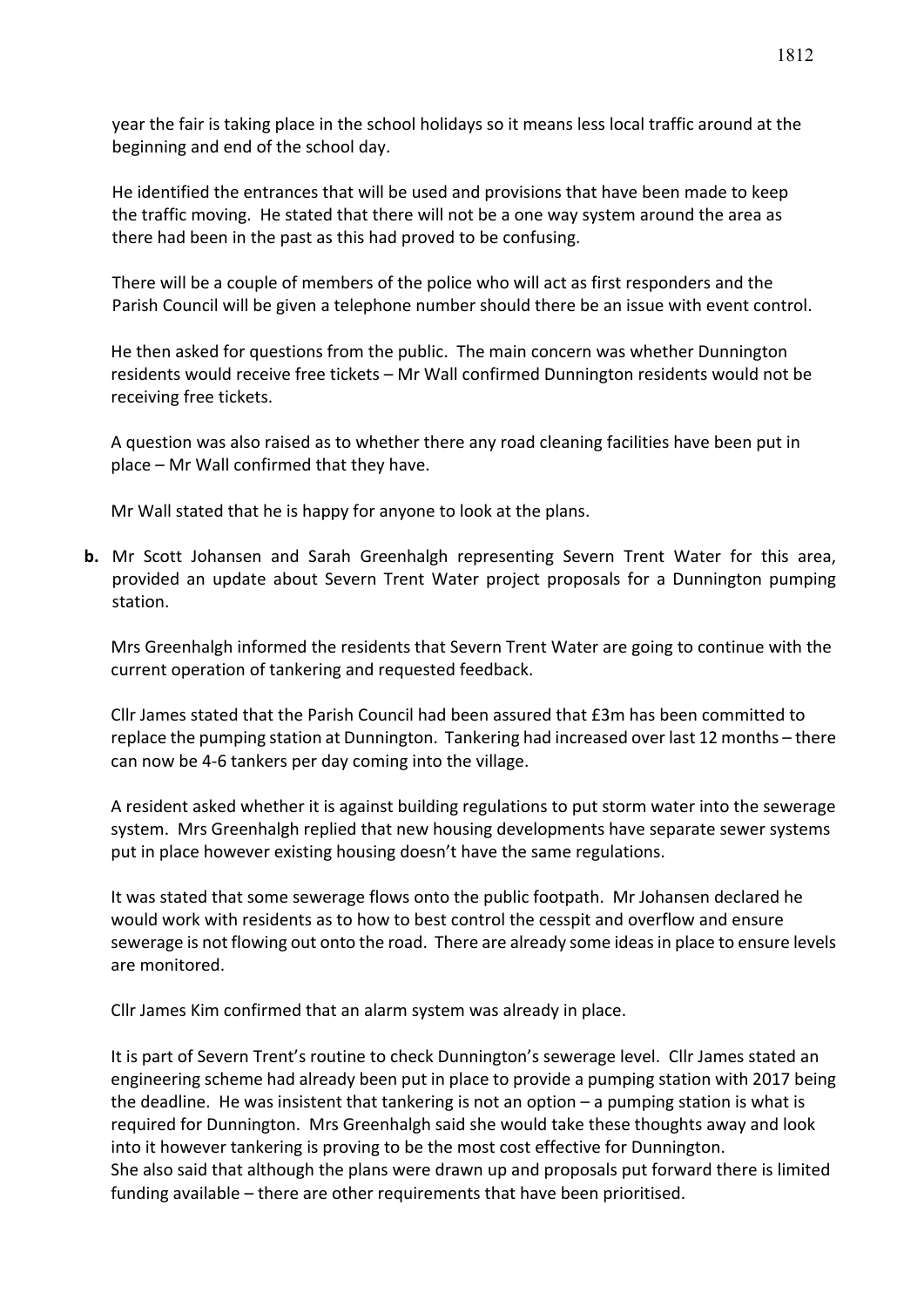A member of the public requested to speak with the person who had made the decision.

Mrs Greenghalgh will go back and look at prioritisation plan. She requested that residents record dates when sewerage causes a problem. Cllr James identified that the movement of the tankers is the evidence. Every journey is logged and that should prove to be the evidence. The tankers have to be brought in because the sewerage runs onto the crops. Mr Johansen specified the tankers come to remove sewerage regardless of whether it is overflowing or not.

Cllr James requested the proposed long term solution for Dunnington as it currently stands is carried out. Mr Johansen detailed that without the money available tankering will be reviewed on an annual basis. Package treatment plan to be put in place should the money be available.

Discussions followed regarding how much the extra tankers cost compared with a more modern installation which would remove the problem. Tankering costs Severn Trent Water £261 to empty the cesspit per load which is carried out once or twice per week amounting to £12,500 compared to £2-3 million for package treatment plant.

These figures were not agreed with and Cllr James stated that Stratford District Council have not acted against Severn Trent Water at present as they have taken the Parish Council's minutes as evidence that Severn Trent Water are looking to provide a solution via a pumping station.

Cllr Maude requested the prioritisation schedule be made available to the Parish Council. However Severn Trent Water are not subject to Freedom of Information Act and as such are not obligated to provide this information.

The Parish Council will make enquiries to Offwatch to find out where it stands with this issue. They will progress the matter through the Environmental Department at Stratford District Council to bring about a better solution as the Severn Trent Water proposal is unacceptable.

Mrs Greenhalgh & Mr Johansen stated they would go back to the office and come back for a further meeting once they had looked into matters and the Minutes are provided from previous Parish Council meetings confirming the agreement by Severn Trent Water to provide a pumping station are forwarded to them. Clerk to research and forward previous Minute copies.

Mr Johansen apologised for being bearers of bad news. On behalf of the residents Cllr James thanked them for attending and being honest in representing Severn Trent Water arrangements for Dunnington.

Cllr James thanked the residents and assured them the Parish Council would continue to look into this unacceptable proposal.

Mrs Greenhalgh & Mr Johansen left the meeting.

A resident is concerned about street lighting especially in the winter when there are a lot of children walking to and from the school in the dark. He requested that some form of lighting with switches that are triggered by the dark be looked into.

Cllr K Littleford informed the residents that the Parish Council had recently carried out a survey in School Avenue, Salford Priors; once it was costed out it proved to be too expensive,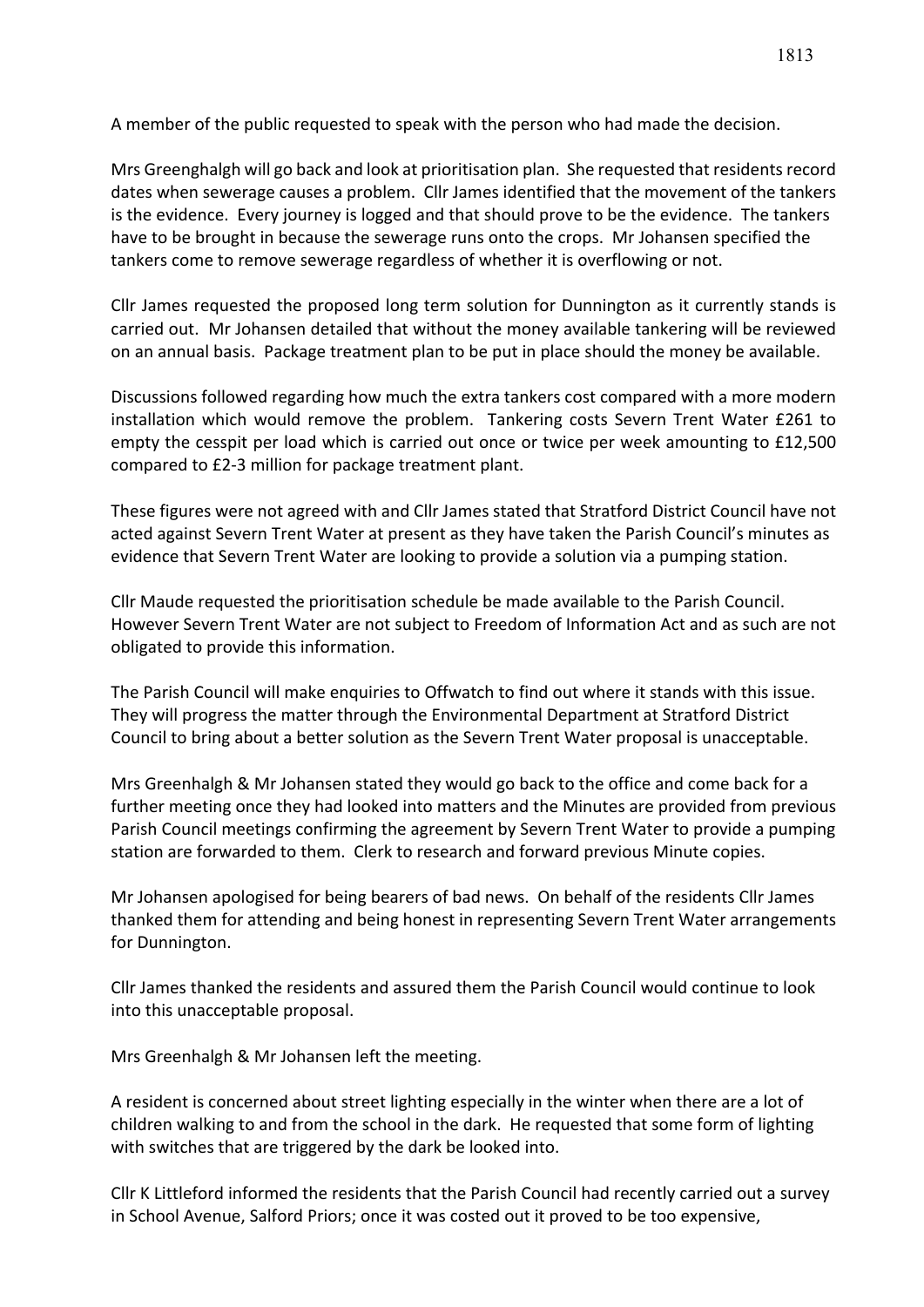however she did say that each individual area can be looked at as an individual cost. The resident requested a survey be carried out. Street Light Working Group will discuss this at their next meeting.

- **c. Have your say.** No under 18s were present.
- **d. County Council Member's Report –** None

#### **The Chairman closed the adjournment at 19.45 hrs.**

## **37. Acceptance of Minutes:**

- **a.** The Minutes of the One Hundredth and Twenty-second Annual Meeting of the Salford Priors Parish Council held on Wednesday 18<sup>th</sup> May 2016 at the Memorial Hall Salford Priors were proposed by Cllr James and seconded by Cllr Stedman to be a true record of the meeting and signed by the Chairman.
- **b.** The Minutes of the Ordinary Parish Council Meeting held on Wednesday 18<sup>th</sup> May 2016 at the Memorial Hall Salford Priors were proposed by Cllr Green and seconded by Cllr Stedman to be a true record of the meeting and signed by the Chairman.

## **38. Clerk's Progress Report:**

- **a. Road Surface Broom Lane. No progress to date –** Street Works Inspector confirms continued contact with Severn Trent contractors. Clerk to monitor
- **b. Playing Field Solar Light Battery Installation.** Installation completed. **Resolved.**
- **c. B4088 Gullies Wood Bevington turn to Weethley Lodge.** Repeat request to Localities Officer. Cllr Mike Brain copied in, Clerk inspected the area on Sunday afternoon but it is unclear if jetting has taken place. Clerk to progress with Localities Officer.
- **d. B4088 Extension of Footway to Wood Bevington Turn.** Cllr Mike Brain had agreed to investigate costs. Currently no response. Clerk to progress with Cllr Mike Brain and Localities Officer. Cllr James confirmed it has been inspected and a cone has now been installed where there is a danger of falling.
- **e. AL15 Kissing Gate Installation.** Currently no delivery. Clerk has progress chased this requirement with Elaine Bettger and Richard Barnard, WCC Rights of Way Officers and Hamish Stewart, Ragley Estates Farm Manager. Clerk to monitor
- **f. Vacated vehicles –** St Matthews Close car park. **Resolved.**
- **g. Willows Caravan Park** –signage Clerk repeat enquiry with Roger Thatcher, SDC Enforcement Officer. Response awaited. Clerk to monitor
- **h. Road sweep/clean Cock Bevington.** Clerk has contacted David Elliston, Localities Officer who had agreed to look into possible options. Also direct contact with Hamish Stewart,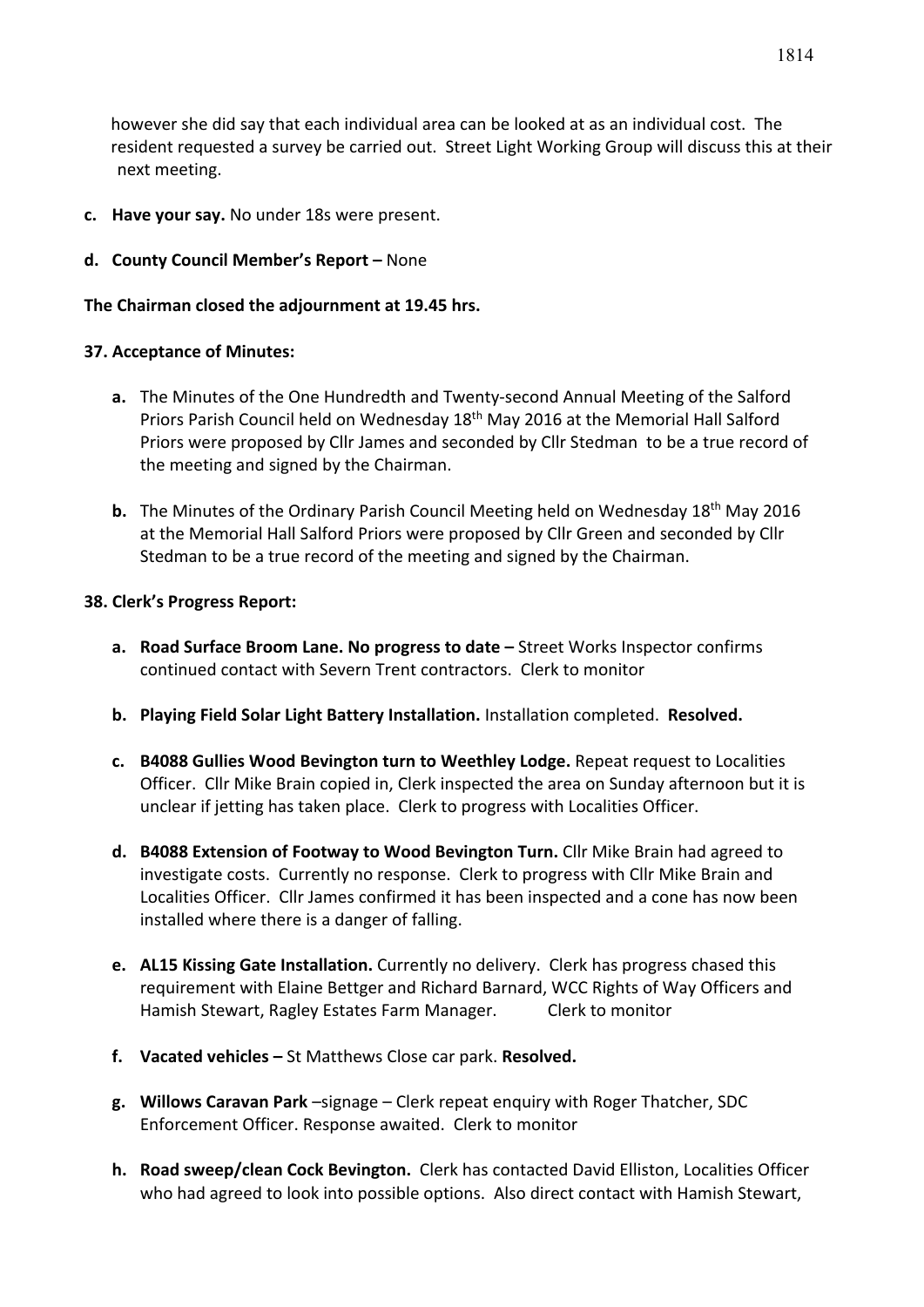Ragley Estates Farm Manager – he agreed to consider use of tractor with forward bucket but this agreement would be subject to Ragley Estate priorities.

- **i. Dunnington BT Cable exposure.** Remains with Open Reach Ref: CM5HDE85. Clerk to monitor
- **j. Garden Allotment – Boundary fencing installation –** Costings agreed. Fence installation awaited. Clerk to monitor
- **k. Preservative application – Parish Noticeboards** works order and preservative issued to Peter Batacanin. Completion awaited. Clerk to monitor
- **l. Grass cut on Garden Allotment areas** Work completed. **Resolved.**
- **m. Highway verges in parish areas** Work completed. **Resolved.**
- **n. Grass areas both sides junction Dunnington New Lane & B4088 –** request to keep these areas short forwarded to Amenity Contractor. **Resolved.**
- **39. Neighbourhood Development Plan.** Subject to 6 week consultation being carried out by District Council. Salford Priors Consultation Statement and Strategic Environmental Assessment have not yet been able to be put on website due to website controller being on holiday. These will appear after 21<sup>st</sup> June 2016.

#### **40. Planning Matters:**

## **Planning Application**

**a. SDC/16CM009.** Proposed: Construction of a vacuum pumping station with associated works and improved vehicular access to the B4088. Location: Land off the B4088 Salford Priors. WR11 8SP. For: Severn Trent Water Ltd. Case Officer: Mr T Evans Senior Planner. Observations requested before 21 June 2016.

There could be possible objections from County Council because of the proposed gravel pit. Letter also shown to Cllrs regarding an objection from a local resident. Whilst Cllrs understand the gentleman's objections the Council fully support this application. Cllr James agreed to compile a return before 21<sup>st</sup> June.

**b. 16/01450/FUL.** Proposed: Erection of two storey rear extension. At: 10 Conway Croft, Dunnington Road, Dunnington. B49 5NY. For: Mr and Mrs Mark Edkins. Case Officer: Lindsey Young. Comments due by 15th June 2016. *Document circulated by email 1st June 2016.* Following consultation with Council Members, under Clerk's delegated powers '**No Representation'** submitted on 8<sup>th</sup> June 2016.

## **Planning Decisions**

**a. 16/01187/HHPA.** Proposed: Construction of a single storey rear extension. At: Shamba, Evesham Road, Salford Priors, Evesham. WR11 8UU. Foe: Mr Brian Cobb. Case Officer: Richard Bergman. **Prior Approval Refused** *Noted by Council*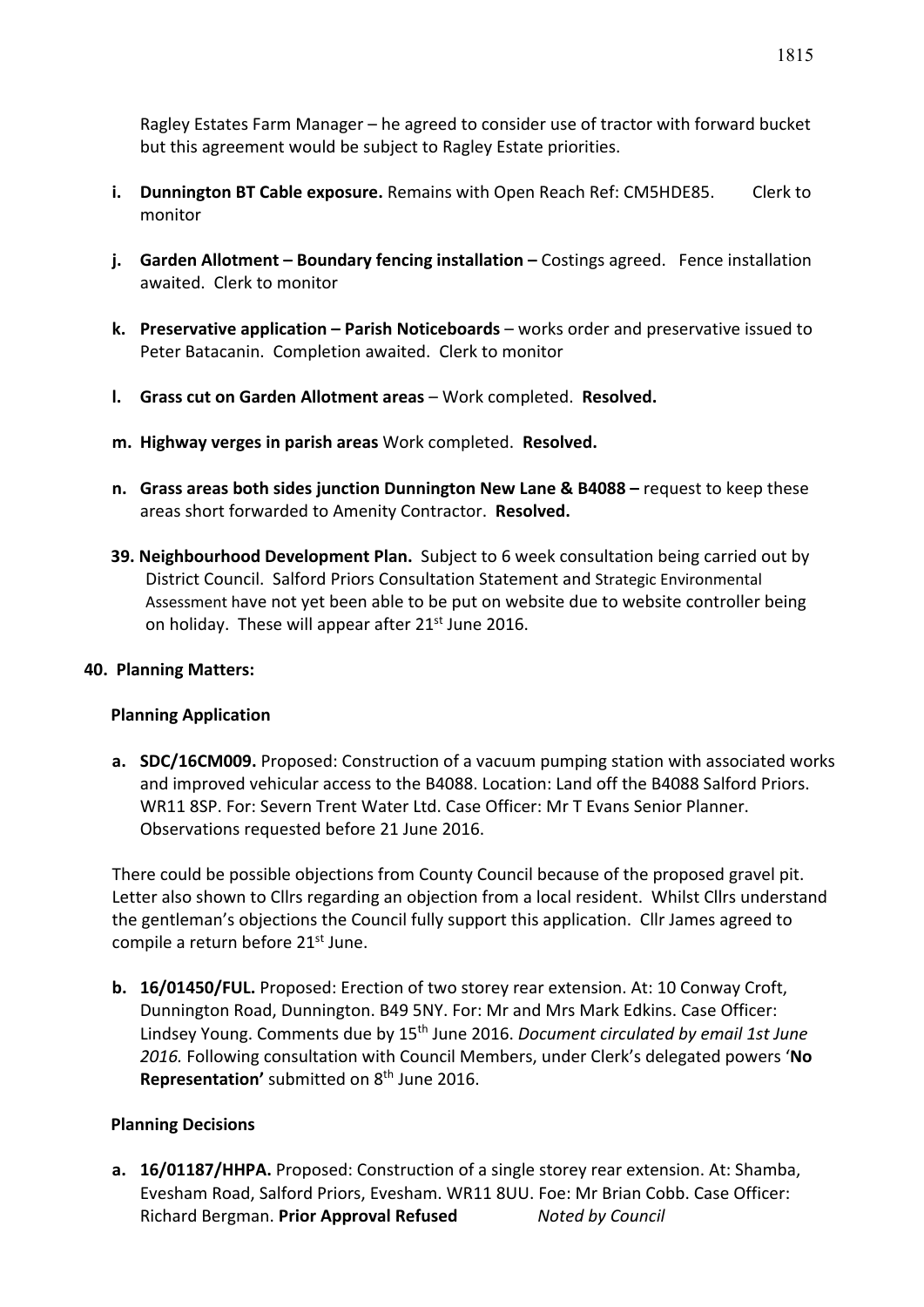**b. 16/00057/VARY.** Proposed: Variation of condition 4 of approval S92/0496 to allow the use of the site as a holiday park for 11 months (11 month holiday season). At: Willow Park, Station Road, Salford Priors, Evesham. WR11 8UP. For: Broadway Park Homes. Case Officer: David Jeffery. **Planning permission granted subject to conditions.**

*Noted by Council*

## **41. Playing Field:**

**a.** Monthly Inspection. During the playing field inspection carried out on 27<sup>th</sup> May 2016 mole activity was noted in the tree area near the north east corner of the field. Noted that frequency of inspection will increase to once per week during school summer holidays. Overall responsibility for inspection remains with the Clerk. Mr Peter Batacanin will continue to carry out the inspections including during the summer holidays.

**b. Playing Field Equipment.** A Playing Field Working Group meeting, attended by Mr Trevor Bury, Architect, was held on Wednesday  $1<sup>st</sup>$  June 2016. Notes of the meeting and other documents were circulated by email to the Playing Field Working Group. Mr Trevor Bury had forwarded indication of his costs (not exceeding £1,000) and a property questionnaire for consideration by the Council. Cllr Stedman stated there is a finite amount of money to support the project and wondered whether the supplier of the MUGA can appoint an individual to provide specifications which will reduce the costs. Can they also provide assistance with planning permission? Cllr James feels a negotiated restricted tender should occur. Put notice out now with basic specifications and choose 3 tenderers to talk to, negotiate with and for them to come back with final costs. Technical assistance should be part of the process. It needs to be built to a suitable standard which will last for some years. Cllr James feels suppliers can carry out ground tests and necessary checks. He will forward Cllr Stedman a Pre Qualification Questionnaire for amendment, invite for tenderers. Keep Mr Bury on record but initially should look to see if suppliers can carry out the works he proposes.

Cllr Stedman proposed that this procedure be delegated to Clerk. The outgoing Clerk asked that guidance is given to the new Clerk to carry out this process. Document to be sent, the requirements to be put on the specification. It was confirmed a decision will be made by the August meeting. Set the criteria award being quality and price, one has to be under the other for regulations – it can't be 50/50. 60/40 was suggested on price.

Cllrs unanimously approved to delegate to Clerk – Clerk stated advice is required – Cllr James & Stedman happy to advise. Cllr James proposed, Cllr Stedman seconded, unanimous approval for 60/40 on price.

#### **42. Highways:**

**a. Lengthsman Job Progress.** The Lengthsman had completed weed and debris clearance on the lower island in School Avenue; weed and debris clearance in the entrance road to the playing field and the gate retaining bar on the garden allotments has been painted for higher visibility.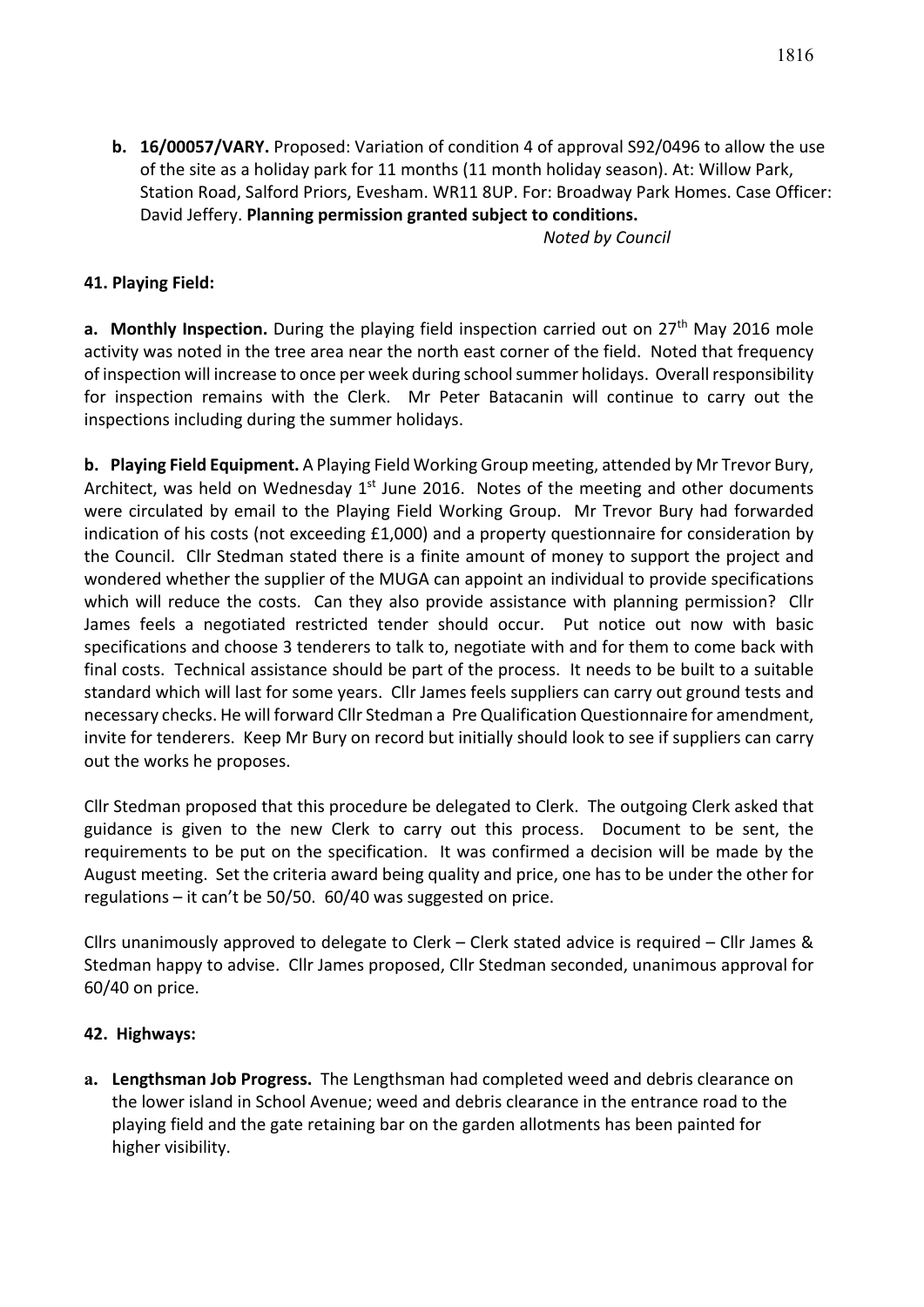## **b. Lengthsman Tasks June into July.**

1. Sideout/clear hedge side School Road from Ban Brook Road turn to bus stop;

2. Clear growth/debris Station Road church wall and remove overhanging low branches

3. Clear white lines and kerb debris and wash down reflectors and bollards on both traffic calmers in School Rd;

4. Clear growth and debris Rushford layby;

5. Clear large verge grip at water works corner, Broom Lane. Lengthsman confirmed it needs a radical dig out. Clerk to be in contact with Localities Officer.

6. Overgrowth on new footpath from Dunnington school gate to crossroads – Clerk to organise.

7. Overgrowth from hedge onto footpath from Dunnington crossroads to Hillers – Clerk to organize.

**c. Report concerning 4 x street light columns and LED down lighting installation Ban Brook Road, Sanders Road & Garrards Close areas Highways (Lighting).** Annette Mackie, WCC Highways (Lighting) confirms that all paperwork is processed and that contractors are looking to undertaking the work in late June/early July 2016.

## **43. Amenities:**

**a. Garden Allotment Invoices.** Clerk confirmed invoices for 2016/17 had been issued at the revised charge of £30.00 pa

## **44. Community:**

**a. Queen's 90th Birthday Working Group concerning the event held Saturday 11th June 2016.** 

#### **Queens 90th Birthday celebrations June Final Report**

The Chairman of the 90<sup>th</sup> Birthday Celebration Working Group reported :

The afternoon fete was well supported and the weather was kind to us with just the odd very light shower of rain. The party in the Park was blessed with a rain free evening and was very well supported with people turning up with their picnics and rugs to enjoy the music and fireworks. Both Matt Bowen and Nostalgias Finest keep the crowds entertained. The firework finale was an excellent and breath taking display; everyone commented on the quality. Our thanks and appreciation goes to Ultimate Fireworks.

I would like to take this opportunity to thank the working group and everyone who helped on the day setting up and running stalls and to all the local business and individuals who supported the event, not forgetting everyone who came and supported the event. Putting on events like this is a long tiring process but the reward when you see so many residents of the parish coming together and enjoying themselves proves the effort is worth it. It reminds you why you love living in this parish.

The Parish Council originally allocated a £2,000 budget to secure essential services for the event, my last act as Chair of this working group is to ask the Parish Council to approve the covering of the shortfall between the Income and Expenditure on this event.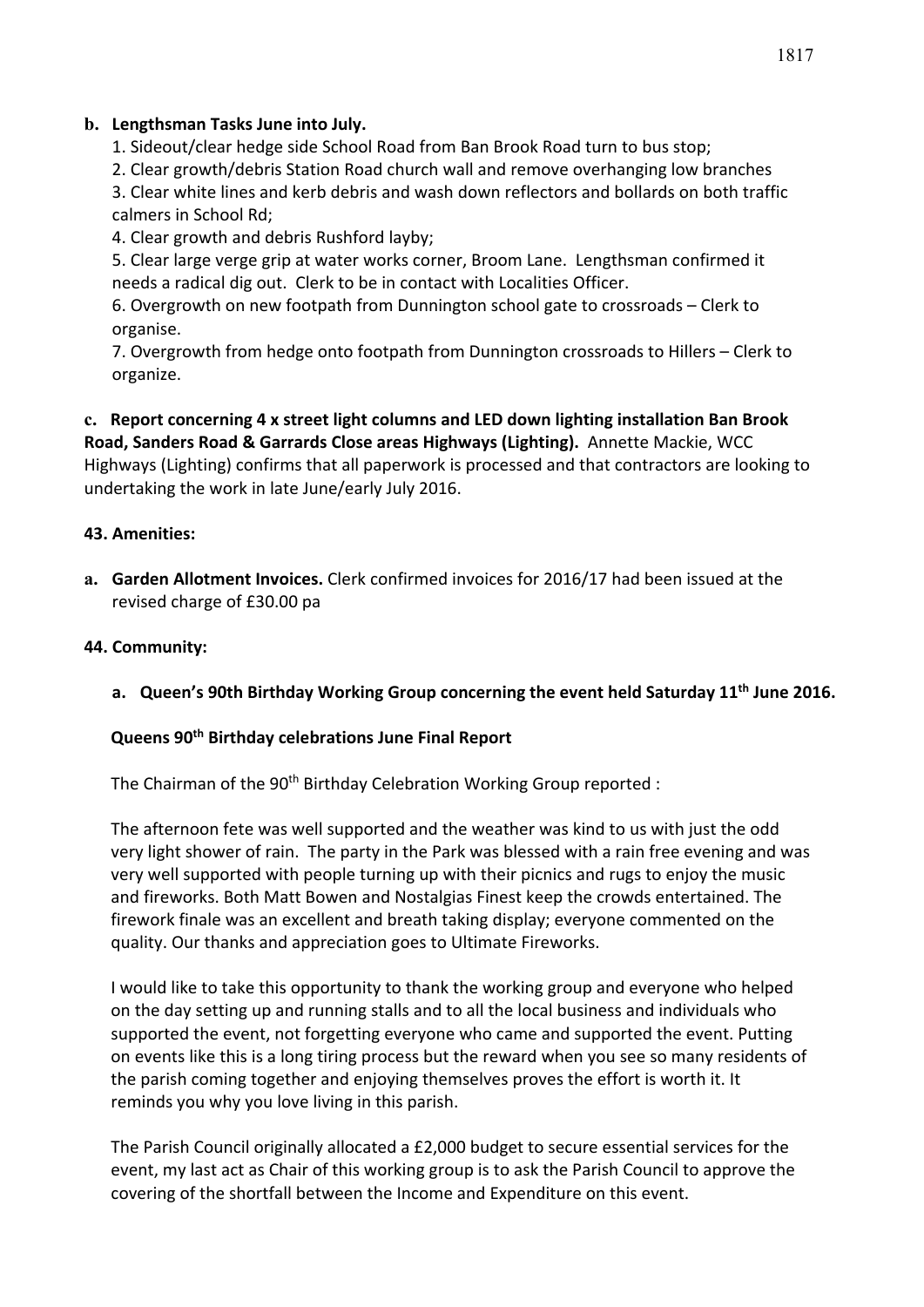Because it was so well supported it has been decided that a fete committee will be set up in order to carry out regular fetes for the future. It was felt 150-200 people were there during the day with more people turning up for the firework display in the evening.

- **b. Communication Development Working Group – Termination of Webculture contract.** The Clerk spoke with Mr Wayne Steele of Webculture who confirms that Salford Priors Parish Council data is deleted but has asked for an email to confirm that the Council do not wish Webculture to retain backup data. Members unanimously approved the Clerk to send email.
- **c. Meeting arrangements with Angus Soft Fruits**. Mr Steve Tinsley, Angus Soft Fruits Packing Station Manager has returned after illness and has requested suggested meeting dates in July 2016. Cllr K Littleford suggested the earlier in July the better. Clerk to suggest dates to Councillors – use Eddie Clarke suite.
- **d. Marsh Farm Quarry Liaison Group Meeting arrangements 23rd June 2016**. An on-site meeting will take place at 2pm, an agenda and the minutes of the last meeting have been distributed. Cllr Stedman asked if any Cllrs had any questions. Cllr Maude asked for infill figures to be provided.

## **45. Rights of Way:**

**a.** To receive report from Cllr Penn on the Public Rights of Way within the Parish. AL4 has been looked at – long grass is a problem however County Council will not get involved with this. It is still accessible.

AL11 - landowner is responsible for boundaries. Clerk to forward general letter to all landowners requesting control of long grass on public rights of way footpaths on their land.

Cllr K Littleford suggested a walking group to walk public rights of way September 2016.

## **46. Matters raised by Councillors:** The following matters were raised by Council Members:

None

## **47. Consideration of Correspondence Received:** *(Yellow papers)*

- **a.** Youth Club Open Evening Playing Field Area use Thursday 7<sup>th</sup> July 2016 no objections.
- **b. Gypsy & Traveller Site Survey** Cleeve Prior Neighbourhood Plan. It was felt that is not enough sufficient knowledge to make informed comment
- **c. 104 Agreement, Alamo site off Station Road Salford Priors** Balance Pond Adoption by the parish council was given Full consideration given and the adoption rejected on the grounds of no amenity value and ongoing maintenance costs.
- **d. Parish Council funding support for Queen's 90th Birthday Celebration held 11th June 2016** – Cllrs had been provided with an income and expenditure sheet. There is a shortfall of £1,336.68 (there may also be a further donor coming in, amount unknown). Cllr K Littleford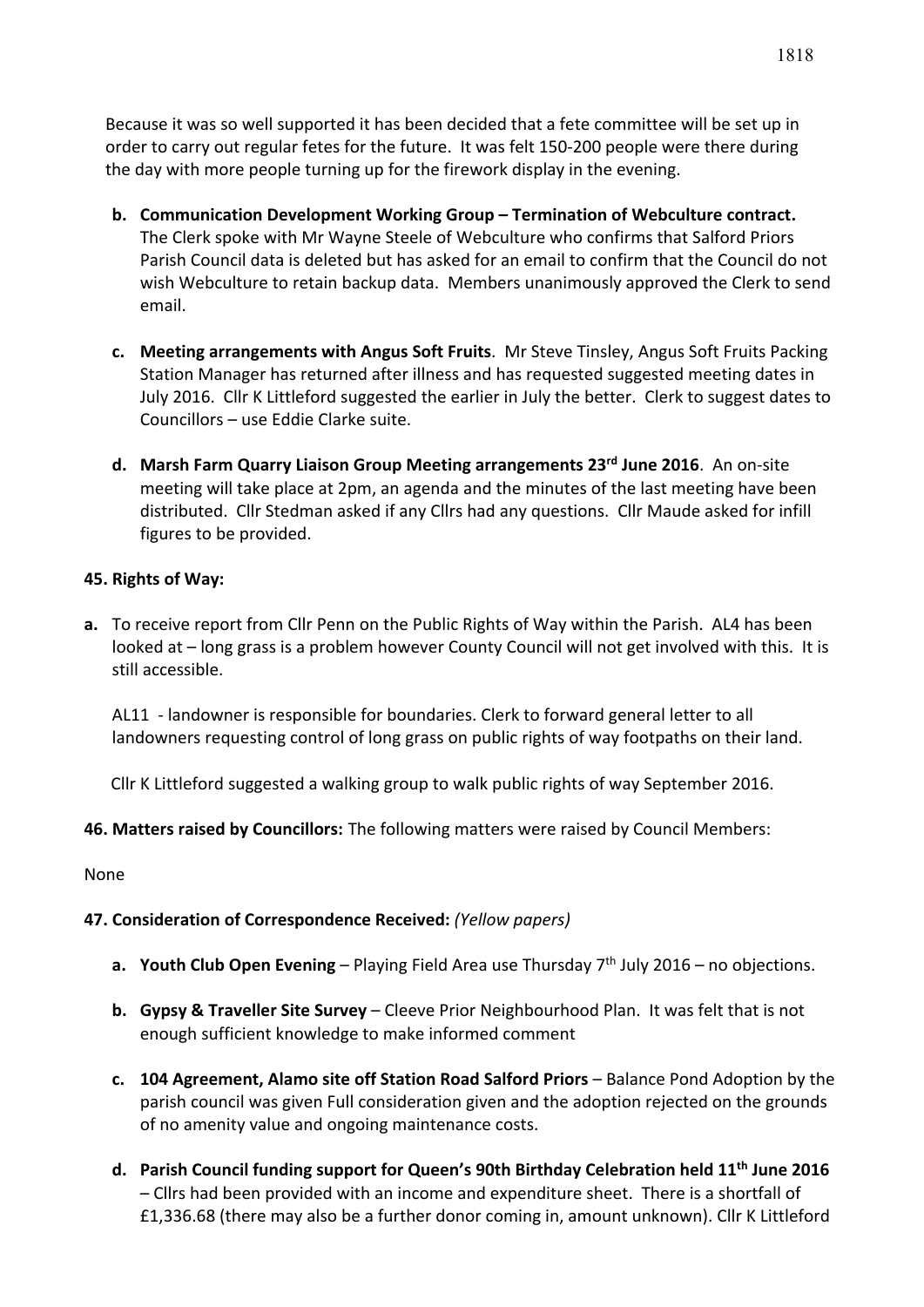requested the Parish Council make up the shortfall of income. Cllr James proposed that any shortfall be made from parish funds. Cllr Steadman seconded as the short fall was within the set budget. Unanimous approval.

**e. Attendance SLCC National Conference 13th to 15th October 2016** – New Clerk may possibly attend next year when she is more experienced.

Cllr Stedman having declared an interest left the meeting hall

**f. Dual control switch installation – Christmas tree illumination**. Cllr James indicated that this is the last year of funding and requested this be discussed.

This has proved to be very popular but could be made better. It has been Parish Council driven and led. Cllr James suggesting expanding the illuminations and lights if it was decided to go ahead with a Christmas tree for the next 3 years. He proposed the same contractor carry these works out for 2017, 2018 & 2019. Cllr K Littleford informed that there had been local business support for this event.

The Communications Group will meet to discuss how to gain residents interest with a view to coming onto the Christmas Illuminations Committee.

Cllr James proposed that the Christmas tree is continued with for a further 3 years. To purchase, subject to the Church's authority, lights to be put around St Matthews tower at a cost of approximately £100 for the lighting which Cllr James has looked into. Cllr Green seconded, unanimous approval given.

Cllr Stedman returned to the meeting hall.

**g. Mobile phone contract authorisation in order for the Clerk to have a dedicated contact number**. The Clerk has looked into the price of mobile phone contracts and suggested a £20 pm package will be adequate for what is required. Cllr James proposed and Cllr Stedman seconded with unanimous approval.

#### **48. Correspondence for Information only. Manual Not Provided**

- **a.** Warwickshire Housing Related Support News Update
- **b.** House of Commons Library- Fly-tipping the illegal dumping of waste
- **c.** Warwickshire, Coventry & Solihull Local Biodiversity Action Plan Progress report
- **49. Finance:**

#### **General:**

**a. Report of response (if received) resulting from HMRC Letter dated 4th December 2015 re PAYE underpayment FY 2013/14**. This item to be removed from agenda. The Parish Council is waiting for HMRC to respond – no further action until response received. Cllr James is concerned that the Parish Council will need to declare the debt. Clerk to check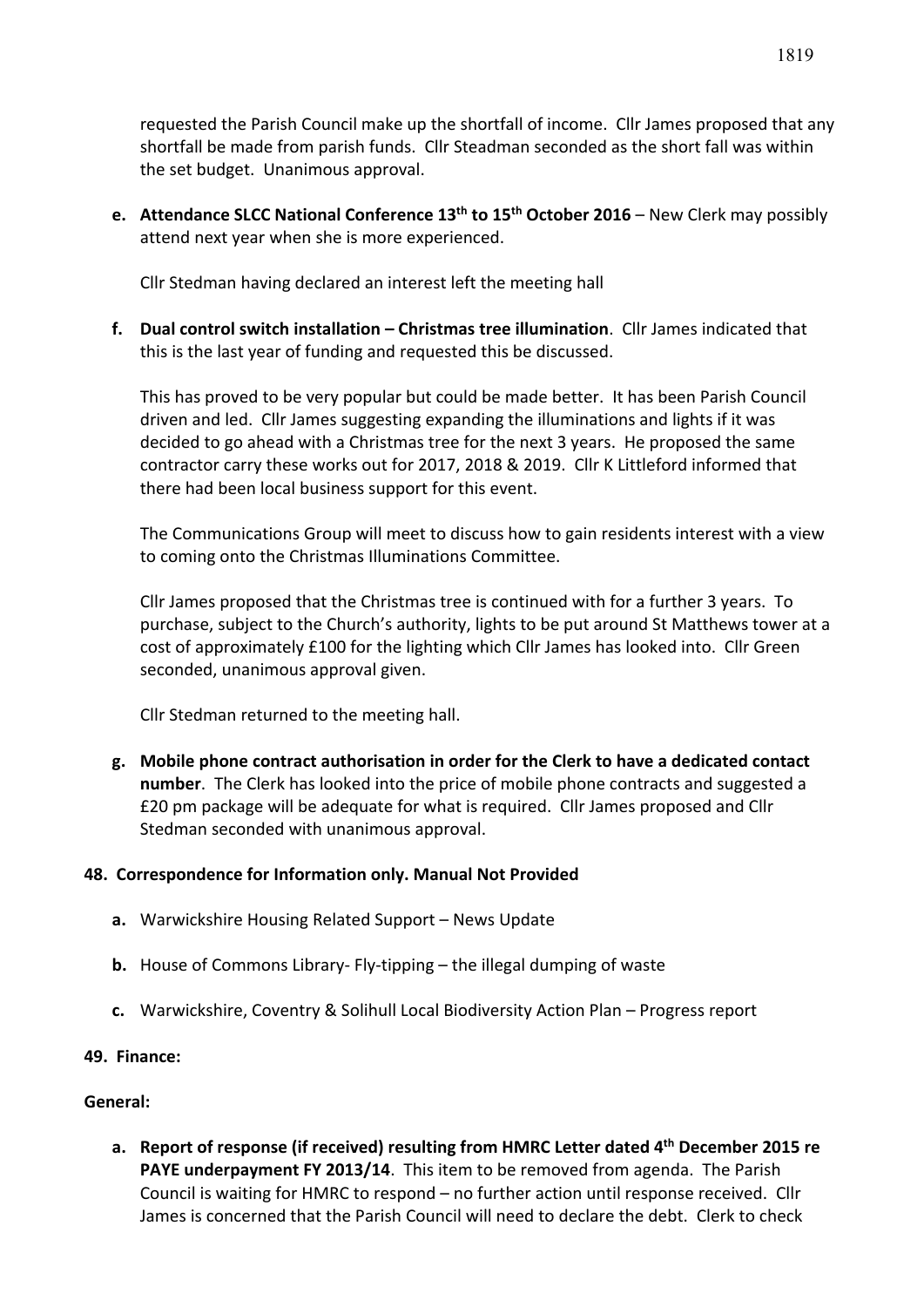with auditor.

## **Payments**

- b. The council gave consideration and approval of the payments listed in Appendix A. There are 2 more cheques to be signed against invoices which will show on July's sheet. Proposed by Cllr Green, seconded by Cllr Maude and agreed by all Councillors.
- c. It was agreed that Cllrs K James and K Littleford would sign cheques for payments listed in Appendix A (Minute 53).
- **d.** The Council noted the all paid up Lloyds Bank Deposit and Current Account balances :-

Lloyds Deposit Account: **£50,012.41** Lloyds Current Account **£45,980.74** Total Fund Balance **£95,993.15**

## **50. Staffing and Confidential Matters.**

- a. The new Clerk's contract was signed by Cllr K Littleford & Mrs Donna Bowles. It was proposed by Cllr James that the Clerk be paid £15 per month for working from home expenses. This is to cover use of the internet, heating, lighting and house phone use. Cllr Maude seconded. Agreed by all Councillors.
- b. Mr Paul Mills, the outgoing Clerk confirmed all HMRC PAYE payments due were completed on 15<sup>th</sup> June 2016.
- c. Cllr James proposed that a resolution be passed to allow Salford Priors Parish Council access to the Council pension scheme. Cllr Stedman seconded, unanimous approval.

## **51. Date of Next Meeting:**

**a.** Council confirmed the date of the next Ordinary Parish Council Meeting on Wednesday 20th July 2016 at 7.00pm in the Memorial Hall, Salford Priors.

## **52. Closure of Meeting:** The Chairman closed the meeting at 21.15 hrs

Chairman: \_\_\_\_\_\_\_\_\_\_\_\_\_\_\_\_\_\_\_\_\_\_\_\_\_\_\_\_\_\_\_\_\_\_\_\_\_\_\_\_\_\_\_\_\_\_Date:\_\_\_\_\_\_\_\_\_\_\_\_\_\_\_\_\_